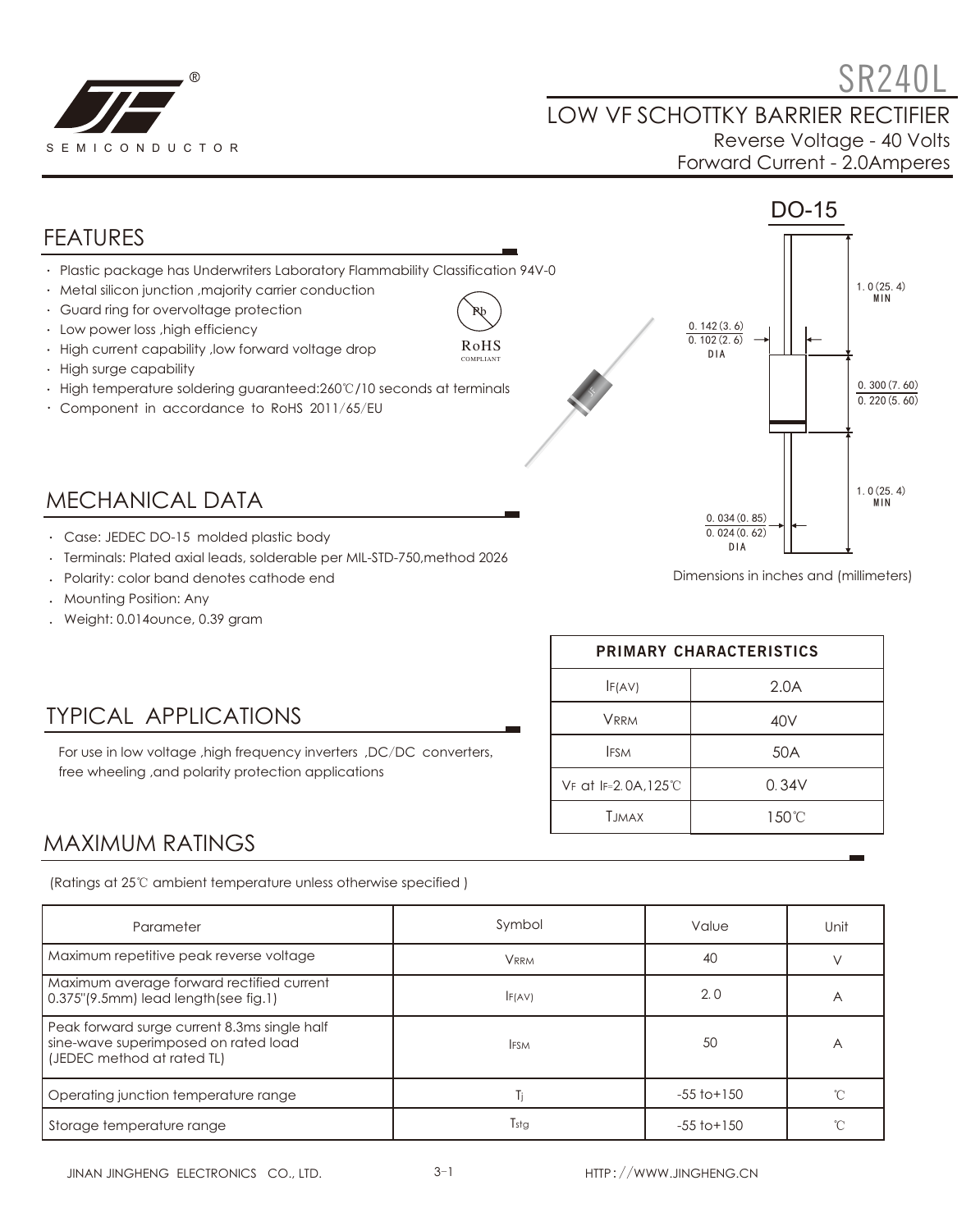# RATINGS AND CHARACTERISTIC OF SR240L

## ELECTRICAL CHARACTERISTCS(TA=25℃ Unless otherwise noted)

| Parameter                    | <b>Test Conditions</b> |                       | Symbol              | TYP. | MAX. | Unit   |
|------------------------------|------------------------|-----------------------|---------------------|------|------|--------|
| Instaneous forward voltage   |                        | $T_A = 25^{\circ}$ C  | $V_F$ <sup>1)</sup> | 0.43 | 0.45 | $\vee$ |
|                              | $IF=2.0A$              | $T_A = 100^{\circ}C$  |                     | 0.36 | 0.38 |        |
|                              |                        | $T_A = 125^{\circ}$ C |                     | 0.34 | 0.36 |        |
| Reverse current              | $V_R = 40V$            | $T_A = 25^{\circ}C$   | $R^{2}$             | 60   | 200  | μA     |
|                              |                        | $T_A = 100^{\circ}C$  |                     | 5    | 10   | mA     |
|                              |                        | $T_A = 125^{\circ}$ C |                     | 30   | 50   |        |
| Typical junction capacitance | 4V, 1MHz               |                       | C <sub>i</sub>      | 170  |      | pF     |

Notes: 1.Pulse test: 300 μs pulse width,1% duty cycle

2.Pulse test: pulse width≤40ms

## THERMAL CHARACTERISTCS

| Parameter                       | Symbol          | <b>SR240L</b> | Unit |  |
|---------------------------------|-----------------|---------------|------|--|
| Typical thermal resistance $3)$ | $R_{\theta}$ JA | 35.0          | °C/W |  |
|                                 | $R_{\theta}$ JL | 15.0          |      |  |

3.Thermal resistance from junction to lead vertical P.C.B. mounted , 0.375"(9.5mm)lead length

### AVAILABALE PACK INFORMATION

| Product code | Pack | Box Size L*W*H(mm) |      | Quantity (pcs/box)   Carton SizeL*W*H(mm)   Quantity (box/carton) |    |
|--------------|------|--------------------|------|-------------------------------------------------------------------|----|
| SR240L-DO-15 | B/P  | 190*80*21          | 500  | 433*203*230                                                       | 50 |
| SR240L-DO-15 | T/B  | 264*74*135         | 3000 | 400*267*286                                                       | 1C |